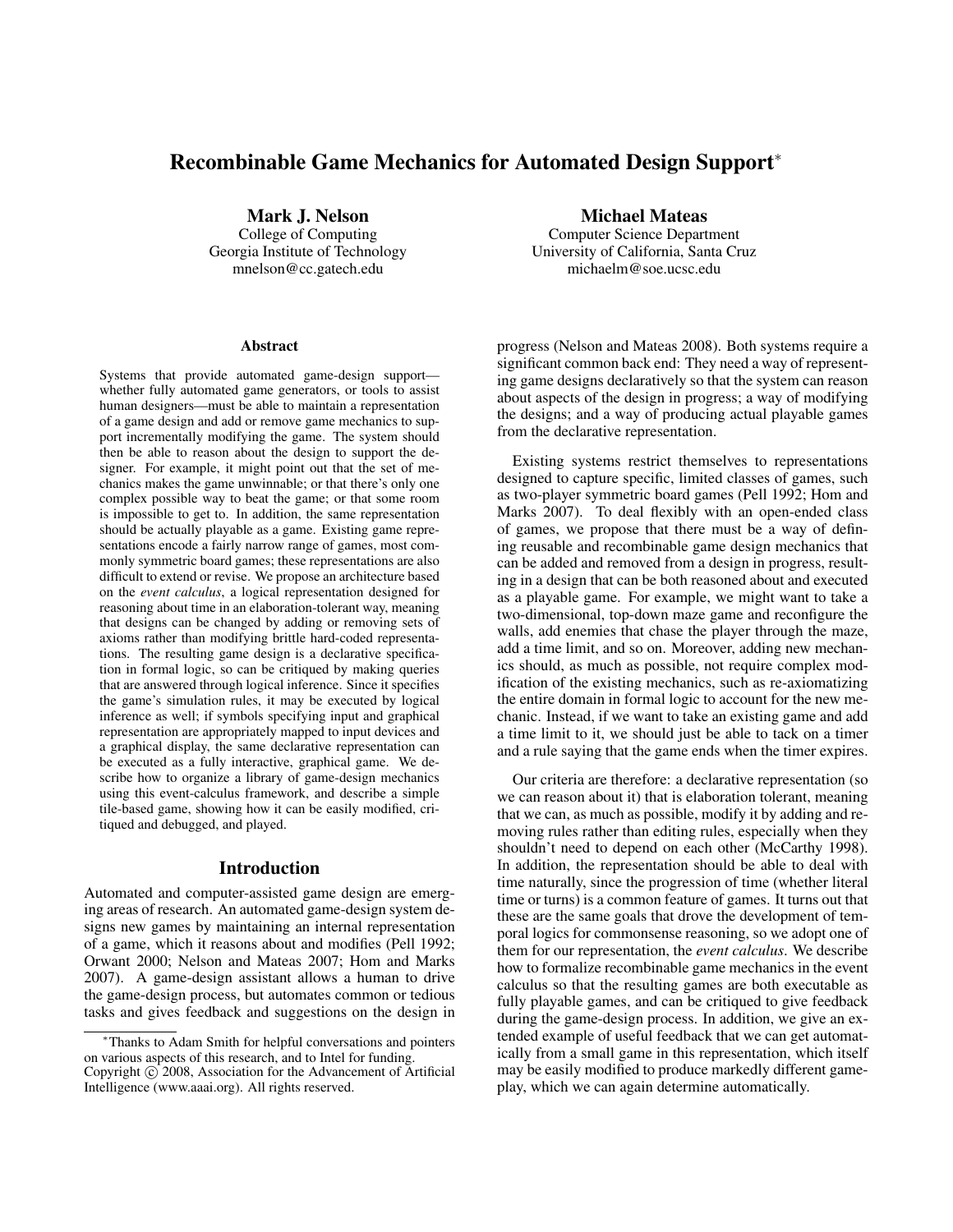# **Automated support for game design**

Game design typically follows an iterative process. In commercial game design, iterations frequently alternate between design changes and play-testing. At the prototype stage, play-testing is focused mainly on finding problems with how game mechanics interact. Problems can include outright design bugs, such as the player being able to get themselves into inconsistent or dead-end situations; or more subtle problems such as the game being far too hard for the average player, or completely unbalanced. Some amount of playtesting will likely always be required to gauge subjective responses of the target audience, but we propose that a useful proportion of the process could be automated.

A declarative game representation can tell us whether certain combinations of conditions can come about, and if so, can generate a gameplay trace showing how. Game designers often use playable prototypes to generate these sorts of debug traces in play-testing; having the game in a representation that can be automatically reasoned about allows traces with particular properties to be generated on demand. The simplest feedback is that no trace is possible for some desired condition—say, a game-mechanic change made the game unwinnable, which we can determine without the designer having to play through repeatedly to figure that out. More subjectively, looking at gameplay traces can let us find things that weren't supposed to happen; and looking at traces with particular properties can let us judge subjective properties. For example, if beating a Zelda-like game never requires more than a single weapon to dispatch all enemies, that indicates unbalanced game design that renders the rest of the weapons in the game redundant. Or, if a platformer can only be cleared using a jump exactly at the maximum of how far a player can jump, it might be too hard.

Game-design novices are even more in need of design support. There are tools such as *GameMaker* and *Alice* to ease *implementing* games, but not any to help with designing the game mechanics. An inexperienced designer will typically iterate by trying things out and then playing the result themselves—a tedious process that slows down experimentation, and often results in undiscovered gameplay bugs left in the final result. This process could be sped up by giving designers feedback on common design errors while they're implementing. In addition, novice designers could benefit from a toolkit of common design mechanics to easily experiment with, ideally with suggestions on when to use them.

In both cases, however, feedback from a declarative representation can't fully replace play-testing (even if only by the designer themselves), so it's important that the same representation be playable as well, at least as a prototype—a designer is not likely to want to implement a declarative version of their game as a separate, unplayable model in *addition* to a conventional prototype.

## **The event calculus**

The event calculus is a temporal logic based on *fluents*, which are predicates whose truth values vary over time; and *events*, which happen at particular instants in time and can change the truth values of fluents. When modeling games,

fluents represent game state (player position, score, enemy status, etc.), and events represent either events within the game (such as a collision, or an enemy being killed) or player input to the game (such as the player pressing up on the direction pad). Both fluents and events can have parameters, so for example the fluent  $At(\text{player}, x, y)$  says that the object *player* is at position  $(x, y)$ .

#### **Semantics**

We use the version of the event calculus described by Mueller (2006), who follows Miller and Shanahan (1999). Four basic predicates specify the relationships between timepoints, events, and fluent truth values:  $Happens(e,t)$ says that event e happens at time t;  $HoldsAt(f, t)$  says that fluent f is true at time t;  $Initiates(e, f, t)$  says that if event  $e$  occurs at time  $t$ , then fluent  $f$  will be true after t; and  $Terminates(e, f, t)$  says that if event e occurs at time  $t$ , then fluent  $f$  will be false after  $t$ . These predicates can be combined with standard first-order logic to specify game mechanics. For example, we can say that two objects collide if they're ever at the same point:  $\forall t, o_1, o_2, x, y$ :  $[HoldsAt(Loc(o_1, x, y), t) \wedge HoldsAt(Loc(o_2, x, y), t)] \rightarrow$  $Happens(Colide(o<sub>1</sub>, o<sub>2</sub>), t).$ 

Fluents follow the "commonsense law of inertia" by default: their truth values don't change unless changed by an event. This is one source of the event calculus's elaboration tolerance, since inertia keeps us from having to write axioms saying when every bit of state *doesn't* change: If no rule moves a wall, then it doesn't move (if we do want it to move, we just tack on a game mechanic that moves it). Inertia can be turned off by two predicates, ReleasedAt and Releases, which take the same arguments as HoldsAt and Initiates respectively.

We turn off inertia in two cases: derived game state and continuous change. Derived state gives shorthand notation for a combination of other game state elements. Since it is defined in terms of other game state, it isn't directly changed by events, but should change whenever the other state changes. For example, we might say that a player can pick up an item if the item is available to be picked up and the player's inventory isn't full. Continuous change *is* primary game state, but changes continuously rather than due to specific events; an example is a missile trajectory. The event calculus provides two additional axioms to make such change easier to specify:  $Trajectory(f_1, t_1, f_2, t_2)$ specifies that if fluent  $f_1$  is initiated by an event at time  $t_1$ , then fluent  $f_2$  will be true at time  $t_1 + t_2$ . For example, we could represent the trajectory of a missile traveling rightwards at a constant one unit per second, starting from the time and position at which it becomes active, by:  $\forall t_1, t_2, x, y$  :  $HoldsAt(At(msl, x, y), t_1) \rightarrow$  $Trajectory(Active(msl),t_1,At(msl,x+t_2,y),t_2)$ . The  $AntiTrajectory$  predicate is the same, except that the trajectory is initiated when some fluent becomes false.

In addition to the commonsense law of inertia, the event calculus aims at elaboration tolerance by using circumscription, a form of non-monotonic reasoning, to minimize the extension of the Initiates, Terminates, and Releases predicates. Informally, this means that events only initiate,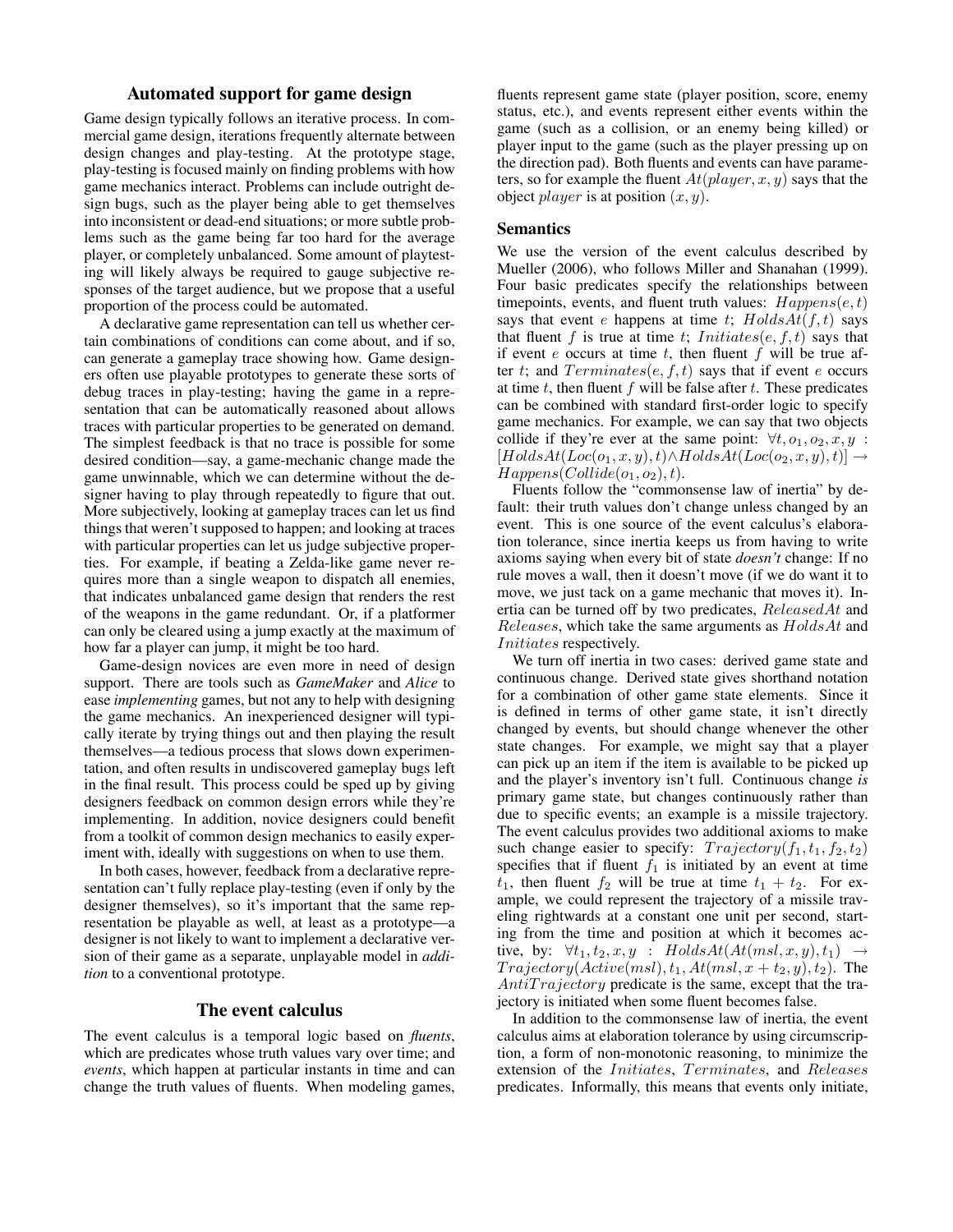terminate, or release fluents when we either explicitly say they do, or it can be inferred that they do from something else that we say. While the commonsense law of inertia allows us to assume that fluents don't change unless some event changes them, circumscription also allows us to assume that an event doesn't change any fluents unless we say that it does. This keeps us from having to write down, for example, statements specifying that the player jumping doesn't change the score.

#### **Using the representation**

Given an event-calculus formalization of a game, we'd like to do two main things: play it, and ask questions about it.

Playing a game is done by temporal projection simulation forward in time via logical deduction. A full game will have a set of game mechanics that specify the initial game state and the rules of state evolution. With recombinable mechanics, this translates into a set of event-calculus statements saying what  $HoldsAt$  time  $t = 0$  (the initial configuration of the game world), along with a set of statements saying when events happen and what state they change (the game mechanics). To these axioms, we add statements saying what user input events happened at time  $t = 0$  (if any). We then use circumscription on the Happens predicate, meaning that we'll assume events only happen if we explicitly said they did (*e.g.*, for user input) or if a game mechanic makes them happen (*e.g.*, for collisions). From this combination of statements, we can deduce what the game state is at time  $t = 1$ . We repeat the process to continue to additional timesteps. The game state at any given time is simply the truth value of fluents. Since watching a readout of fluent values is only a "playable" game in a low-level debugging sense, we graphically display some fluents' values to produce the on-screen representation (with the rest remaining as internal state). For example, if  $At(sprite, x, y)$  is true at the current timestep, we draw *sprite* at position  $x, y$  on the screen.

Asking questions about a game is done by planning finding sequences of events that would make a particular condition true, via logical abduction (Shanahan 1989). For example, we can ask if the player can ever get to a particular position on screen by asking for sequences of events that would make  $At(player, 2, 2)$  true. If we didn't want the player to be able to get there at all, the sequence gives us a debug trace explaining how it could happen. Alternately, we might have thought it was possible to get there, but didn't foresee some of the possible ways of doing so; the traces let us figure out why. Based on looking at some of them, we could further refine the planning, and ask for only traces in which the player gets to position  $(2, 2)$  without first having killed any enemies.

We use Mueller's Discrete Event Calculus Reasoner to perform both types of reasoning; it handles a version of the event calculus with discrete time steps, and compiles to a boolean satisfiability (SAT) problem (Mueller 2004).

## **Defining and organizing the mechanics**

To specify and reuse game-design mechanics, we need a way of factoring the game-design process into various components, which helps organize the mechanics and relate them to other aspects of the design.

# **Factoring game design**

In previous work (Nelson and Mateas 2008), we proposed factoring the game-design process into four areas. A game consists of *abstract mechanics*, which specify state and state evolution; *concrete representation*, the audiovisual realization of game state; *thematic content*, the real-world references a game makes; and *control mappings*, the ways the player interacts with the game. For example, an abstract mechanic like "being chased" might be represented concretely by running around a maze to evade an enemy. The maze might make thematic references to a medieval dungeon, and control might be via a direction pad. Changing any of these elements would result in a different version of the game.

We extend this view by noting that concrete representation may, in addition to directly representing abstract game state (such as a meter representing an abstract time limit), also contain concrete mechanics. For example, a twodimensional Zelda-style game assumes a number of concrete mechanics, such as moving around, not being able to move through certain types of obstacles, collision detection, and so on. These concrete mechanics can map to elements of the abstract mechanics; for example, colliding with a coin in the concrete world abstractly results in picking it up and increasing the player's money total. Abstract state can also influence the concrete mechanics; for example, gaining an ability to walk through walls would modify the concrete collisiondetection mechanics.

A game formalized in the event calculus therefore consists of abstract mechanics, concrete mechanics, connections between the two sets of mechanics, mappings from controls to either or both sets of mechanics, and references to thematic elements from both sets of mechanics. Connections and mappings are themselves a type of game mechanic, the simplest of which is a causal connection: the player dies (abstract event) when she collides with an enemy (concrete event), or moves up (concrete state change) when pressing up on the direction pad (control event). Thematic mappings are not represented in event calculus, but instead involve common-sense reasoning about real-world objects and references (Nelson and Mateas 2007; 2008).

#### **Vocabulary and mechanics**

To specify mechanics, we first define sets of *vocabulary*, which contain fluents representing bits of state, events that relate to that state, and event-calculus axioms defining the semantics and relationships of the fluents and events. Individual mechanics can then be specified by reference to one or more sets of vocabulary.

Figure 1 shows several sample sets of vocabulary. The first represents a simple inventory system. It defines a new object sort (equivalent to a type in programming languages), *item*, which is a subsort of *object*, the sort we use as a generic top level for all abstract objects. It also defines a fluent, *InInventory*, that specifies whether an item is in the player's inventory at a particular time, and three events that involve the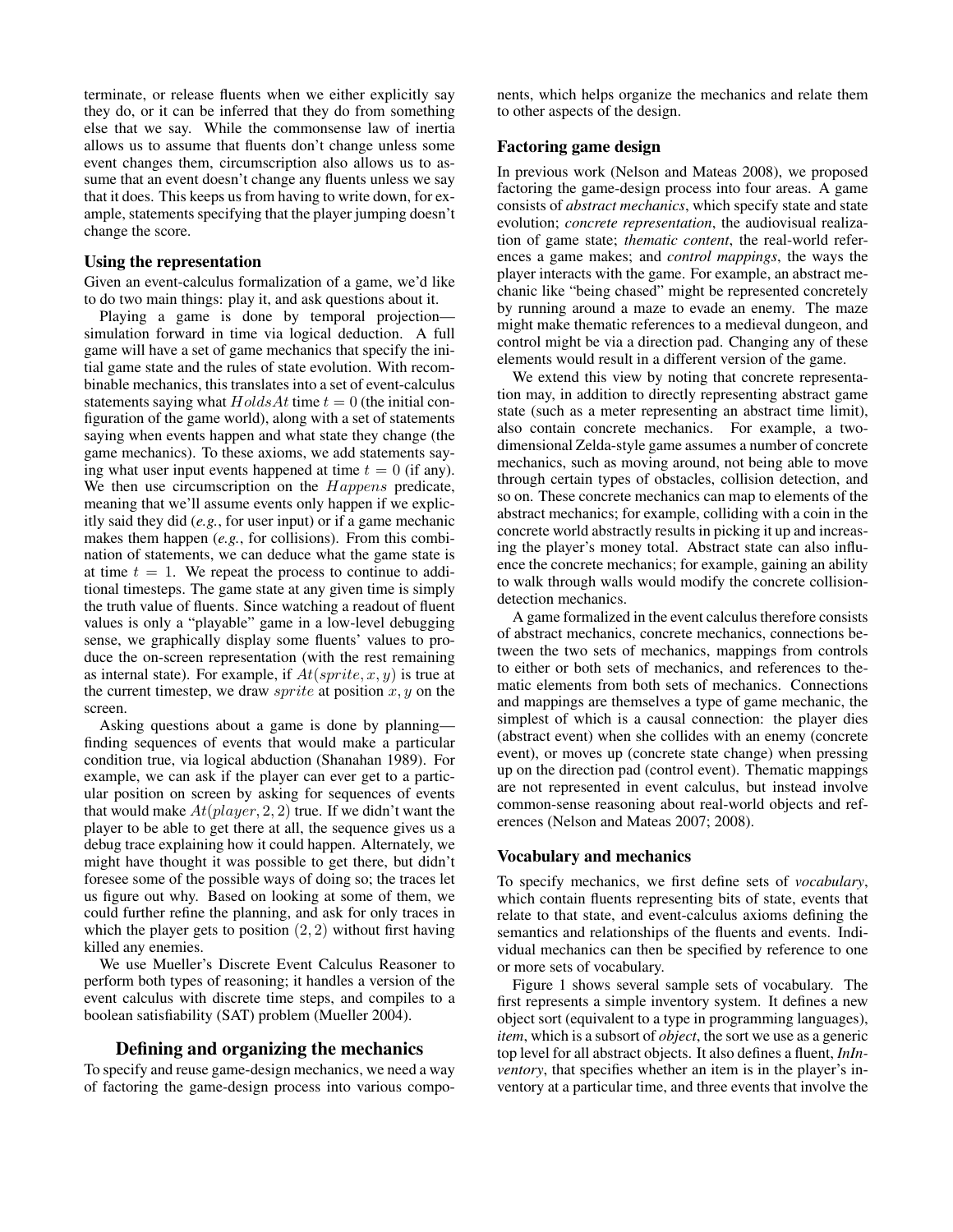```
(defvocab 'inventory
 "A simple inventory system."
 :sorts '((item object))
 :fluents '((InInventory item))
 :events '((Gain item)
           (Lose item)
           (UseOn item object))
 :axioms
   '((Not (HoldsAt (InInventory item) 0))
     (Initiates (Gain item) (InInventory item) time)
     (Terminates (Lose item) (InInventory item) time)
     (Implies
        (Happens (UseOn item object) time)
         (HoldsAt (InInventory item) time))))
(defvocab 'tile-world
 "A simple 2d tile system."
  :sorts '(sprite)
 :fluents '((At sprite integer integer)
            (HasSprite object sprite))
 :events '((Collide sprite sprite))
 :axioms
   '((Implies
        (And (!= sprite1 sprite2)
             (HoldsAt (At sprite1 x y) time)
              (HoldsAt (At sprite2 x y) time))
         (Happens (Collide sprite1 sprite2) time))))
(defvocab 'controller
 "A generic controller; four dirs, two buttons."
 :events '(Dpad-up Dpad-down Dpad-left Dpad-right
           Button-a Button-b))
```
Figure 1: Several vocabulary definitions.

inventory, *Gain*, *Lose*, and *UseOn*. The definition is completed by four axioms that say, respectively: that the inventory is initially empty; that the *Gain* event puts an item in the inventory; that the *Lose* event removes it from the inventory; and that an item can only be used if it's in the inventory.

The second vocabulary set in Figure 1 defines a simple 2d tile system. There are *sprites*, and at any given time they may be *At* some position, and it may be true that some object *HasSprite* that sprite; and they may *Collide* with each other. The one axiom specifies that if two different sprites are ever *At* the same position, then they *Collide*. Finally, the third vocabulary set specifies a controller with a fourdirectional D-pad and two buttons; the only things we need in this vocabulary are the six events corresponding to those six possible input signals. The *tile-world* vocabulary defines a concrete representation, so we graphically display its game state (the values of its fluents): at each time  $t$ , if  $HoldsAt(At(sprite, x, y), t)$ , we display a sprite at tile  $(x, y)$ . The *controller* vocabulary defines input,

Figure 2 shows two mechanics we can define using this vocabulary. The first, using the *inventory* vocabulary, makes an item single-use: If we use an item, we lose it and no longer have it in the inventory. As shown in this example, mechanics can be templated. The axioms that implement this mechanic refer to a template variable *?item*; specific in-

```
(defmechanic 'single-use-item
 "Using ?item makes it disappear from inventory."
 :vocab 'inventory
 :template-vars '((item ?item))
 :axioms
   '((Implies (Happens (UseOn ?item object) time)
              (Happens (Lose ?item) time))))
(defmechanic 'move-up
 "Event ?event moves sprite ?sprite up a tile."
 :vocab 'tile-world
 :template-vars '((event ?event)
                  (sprite ?sprite))
 :axioms
   '((Implies
        (And (HoldsAt (At ?sprite x y) time)
             (Happens ?event time))
         (And (Initiates (At ?sprite x (- y 1)) time)
            (Terminates (At ?sprite x y) time)))))
```
Figure 2: Game mechanics using the vocabulary in Figure 1.

stances of the mechanic will substitute a specific item for that variable. The second mechanic, using the *tile-world* vocabulary, specifies that some event causes some sprite to move up a tile; both the event and sprite can be filled in to make different uses of this mechanic. This particular mechanic provides an obvious way to connect concrete mechanics with user input: If we specify that the *?event* is *Dpad-up*, and the *?sprite* is the player's sprite (not shown in this set of vocabulary), then we've added a control mechanic. It can be reused in completely different ways as well, for example to make a wall move up a tile when the player presses a switch.

## **An example game**

To illustrate prototyping a game with this representation, we'll specify a simple game, describe how it can be modified in a number of ways, and explain the types of automated feedback we can get to either discover some common design flaws or verify that they aren't present. For brevity, we'll discuss each area of vocabulary, game mechanic, and connection, but without showing all the code.

### **Abstract mechanics**

Start with a simple set of abstract mechanics for a short snippet of gameplay. The player has to get a key to open a locked door, and then once she passes that door, can pass through a second (unlocked) door to exit the area (and end this minigame). We use the inventory system from Figure 1, and add to that a *door* vocabulary, which specifies doors that can be open, closed, locked, or unlocked; the events *Open-attempt*, *Open*, and *Close*; and the obvious relationships between the three events and the door state. Finally, add a vocabulary for talking about the state of the game, in this simple version just containing *PlayerWins* and *PlayerLoses* events.

Using this vocabulary, we specify that there are initially two doors, both closed, with one locked and one unlocked;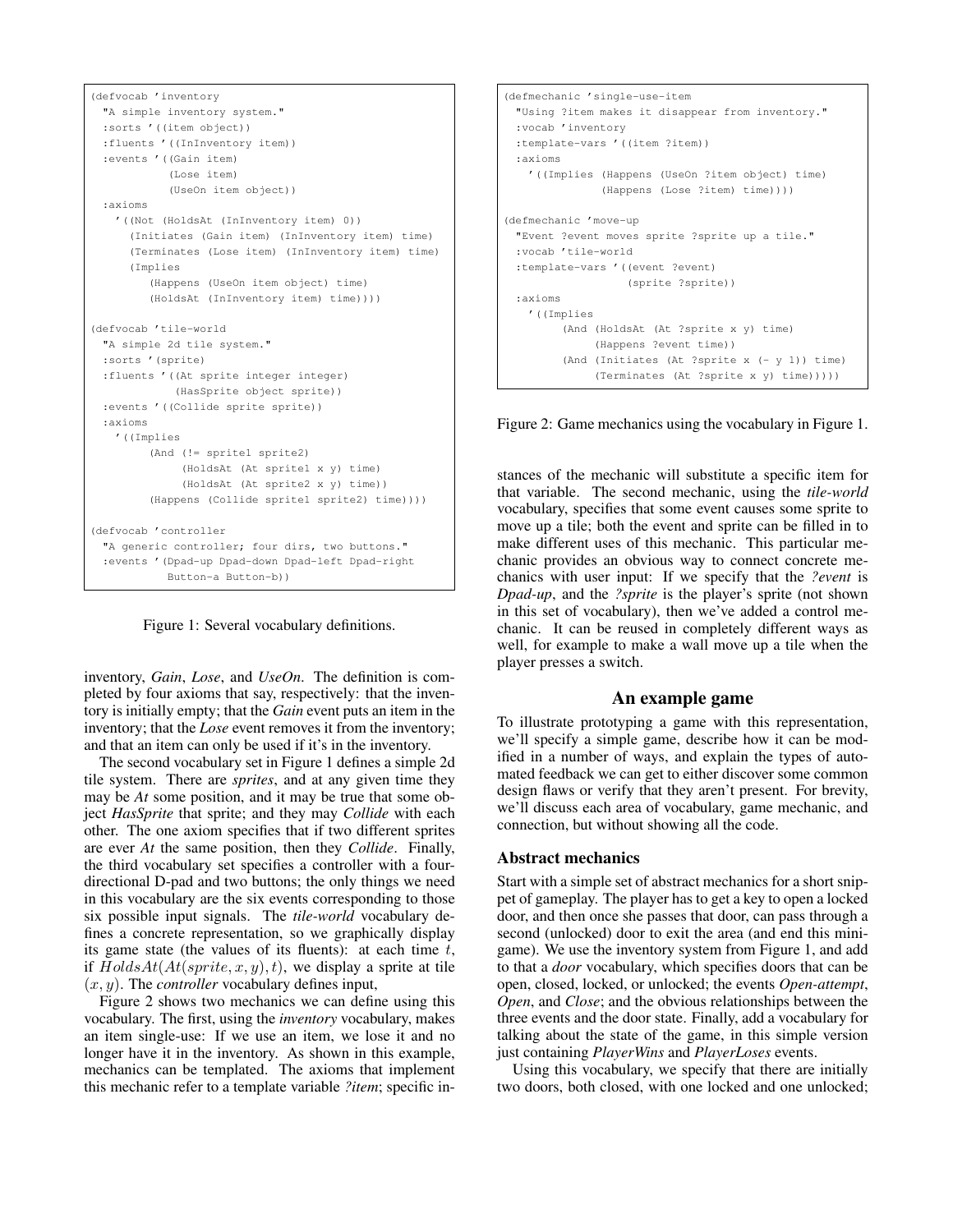and a key, not in the player's possession. We add several abstract mechanics for how these objects relate. If the player uses the key on a locked door, it becomes unlocked (a more complicated game might also check if the key matched the door it was being used on). If the player passes through the door that was initially unlocked, the game ends.

#### **Concrete mechanics**

To flesh this game out, we need some concrete mechanics, and connections between them and the abstract mechanics. We'll use a slightly more complicated version of the tileworld vocabulary from Figure 1, adding a width and height of the world, and a notion of impassable sprites (things like walls that other sprites can't move onto). For convenience, we define a derived fluent saying whether a particular tile is *Passable*, which is true unless the tile is either off the edge of the world or occupied by an impassable sprite.

Start with six sprites: two walls, two doors, a key, and the player. We use  $HasSprite$  to connect the two door sprites to the abstract doors they represent, and similarly with the key and the player (the walls only function in the concrete mechanics). We say that the wall sprites are impassable. We add four mechanics giving the obvious effect to the player pressing the four directions on the D-pad: they move in the requested direction if the tile in that direction is passable. In addition, we specify that if the player collides with a sprite representing an inventory item (the key, in this example), it gets added to their inventory. Furthermore, any item that's added to a player's inventory has its sprite disappear from the concrete world. If the player collides with a sprite representing a door, they first attempt to use a key on it if they have a key; and then they attempt to open it. If the door is still closed, they get bounced back to the tile they were previously on. Then specify an initial configuration where the two walls and the locked door block off a corner of the world in which the unlocked door (which exits from the game) is located; the player and the key are on the other side.

## **Critiquing and modifying**

Since the game is represented declaratively, we can query it to exhaustively explore implications of the design. For example, can the player win? Planning tells us yes: we can get a sequence of events leading up to a win. Looking only at input events, the shortest possible sequence is a sequence of direction-pad presses that leads to the key, then the locked door through the wall, then the unlocked exit door. We could look at series of abstract events too, to see that the itemgaining and door-unlocking we expect occurs; or at the series of concrete events, to see the collisions. We can directly ask whether the abstract game's sequence of events is as we intended, too: If we ask if the game can end without the player having the key, the answer is no. If we make minor changes to the game, they have the expected effects: removing the key from the world, or sticking a wall in front of the door both make winning the game impossible. Of course some of these answers could be gotten by hand-coding a lower-level test, such as analyzing reachability of tiles from other tiles to catch level-design problems. The queries here, though, can deal with arbitrary changes in mechanics—if we remove the concrete mechanic that makes colliding with a key add it to the inventory, we find that winning is impossible despite everything being reachable, since there's now no way for the player to pick up the key (a problem with the mechanics rather than the level design).

Consider another minor change: swap out our controller vocabulary for a similar vocabulary that uses an 8-direction D-pad instead of the 4-direction one. Now add four more mechanics with the obvious effect, letting the player move diagonally with the diagonal button presses. Now if we ask our series of questions again, we find that the game is still winnable, but also find that it can be won without the player ever getting the key—not what we intended! The eventcalculus planner gives us a sequence of events for winning without getting a key that demonstrates the problem: the player can jump through walls diagonally, since crossing walls that only touch at corners doesn't require ever passing through an impassable tile. Thus a bug in the concrete mechanics led to a bug in our abstract model of intended gameplay. The problem here is obvious, but similar problems arise even in shipped games, where the unexpected interaction of low-level mechanics results in the player being able to get somewhere they shouldn't be or at a time they shouldn't be there. Most of these bugs are caught in playtesting, by looking through debug logs when the play-tester manages to break the game somehow. Using the planner here to generate a plan for exiting the level without getting the key is in effect giving us a debug log for that particular problem on demand. Again, we found the problem only by querying the abstract representation: If we want to check that some bit of gameplay can never be seen out of order, we simply ask that directly, and get a debug log with a counterexample regardless of whether the problem was in the abstract mechanics, the concrete mechanics, or in something else.

A number of other changes can be made fairly easily to this game. In particular, adding new mechanics that don't change existing mechanics doesn't require modifying any of our existing game; we just tack on the new ones. For example, we could add a time limit, which makes the player lose if they don't exit within 30 timesteps. We could add an enemy that chases the player around, and makes the player lose if they collide. This allows for quick experimentation with adding and removing mechanics.

## **Related work**

Game designers and scholars have proposed abstracting and cataloguing common game-design patterns in order to provide a set of reusable design elements and a language for discussing them (Kreimeier 2002; Zagal et al. 2005). These efforts have similarities to ours, but their game-design elements and patterns are specified at a fairly high level and described in natural language, with many of the details left out. They provide (as intended) elements that a human game designer could combine and reuse, but they cannot literally be combined and reused automatically, nor can we automatically determine anything about what happens when different patterns are combined.